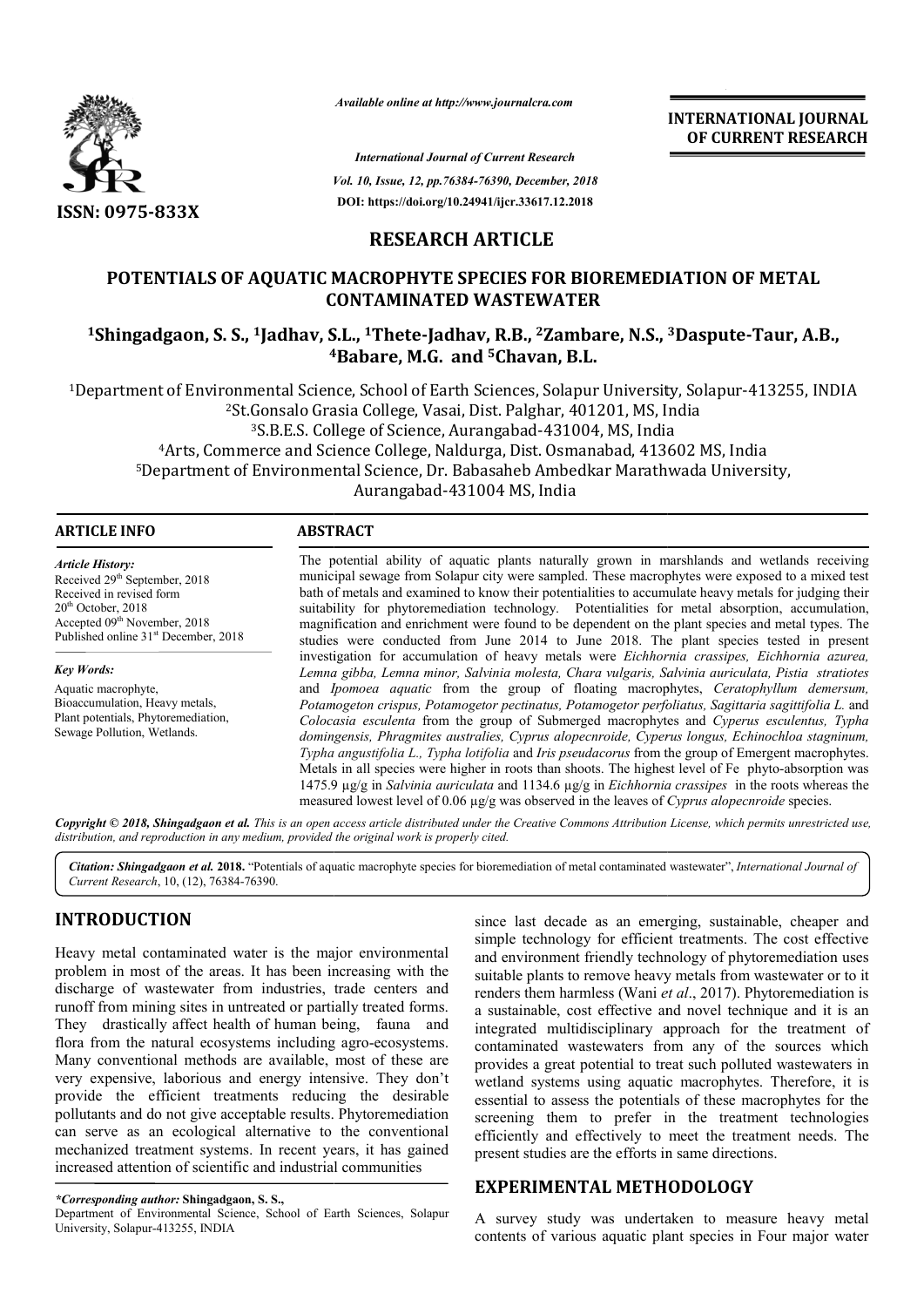tanks located in and around Solapur city as well as the municipal sewage at Degaon-adjoining area of Solapur, Maharashtra where sewage is perennially available in ponds and is used to irrigate the grass fields after receiving the agricultural runoff water from nearby fields occasionally. Samples of species of aquatic plants which are dominant in Solapur regions were selected according to their availability from major water bodies and wetlands receiving the city sewage. They were water hyacinth *(Eichhornia crassipes),* duck weed *(Lemna gibba),* coontail *(Ceratophyllum demersum),* curly leaf pond weed *(Potamogeton crispus),* cattail *(Typha domingensis),* common reed *(Phragmites australis),* matsedge *(Cyprus alopecuroide),* nutesedge *(Cyprus longus)* and barnyardgrass *(Echinochloa stagninum).* Identification of plant samples was done as described elsewhere on various internet sources. The healthy macrophyte plant samples were collected from Solapur region and adjacent Naldurga of Marathwada region (40 Km from Solapur) in a fresh green condition so that each sample consists of at-least 5 healthy and well grown plants and immediately replanted for acclimatization for adequate period in the rectangular test chambers having the size of 1meter by 1meter with the depth of 10cm of mixed test bath keeping 2 cm free board for floating macrophytes, the same size of experimental set up for emergent for and without leaving the free board for submerged macrophytes by adjusting the volume using addition of sand at the bottom flower. The macrophytes were rarified by the removal of un-healthy and non-acclimatized macrophyte plants. The healthy and acclimatized macrophytes were exposed for the sufficient period till they attain their full growth, preferably of 1 month in a metal-mixed synthetic wastewater test bath of metals using stock standards of concentrations of 100 ppm (mg/L) which was freshly prepared to contaminate the tap water to prepare the synthetic wastewater test bath. The metal salts like  $CuS0<sub>4</sub>.8H<sub>2</sub>O$ , PbO, FeSO<sub>4</sub>.7H<sub>2</sub>O, CdSO<sub>4</sub>.8H<sub>2</sub>O and NH<sub>4</sub>SO<sub>4</sub> .NiSO<sub>4</sub>. 6H<sub>2</sub>O etc. were used as per known standard procedures (AOAC, 1975; APHA, 1980; Echem, 2014; Smith, 1983). These macrophyte plants were then harvested and examined to know their potentialities to accumulate heavy metals for judging their suitability for phytoremediation technology.

The collected plant materials were rinsed with water, packed in polyethylene bags and these were taken to the laboratory where they were washed with tap water again and rinsed with double distilled water. The macrophyte samples were air dried and cut with stainless steel scissors for separating their shoots and roots in case of *Eichhornia crassipes, Typha domingensis*, Cyprus *alopercuroide* and *Cyprus longus* and roots, stems and leaves as per needs in case of *Phragmites australis*. Samples of other species like *Ceratophyllum demersum*, *Potamogeton crispus* and *Echinochloa stagninum* were composed of only the leafy portion of the macrophyte, with the exception of *Lemna gibba* which has one root suspended in the water. All samples were oven-dried to constant weight at  $60^{\circ}$ C, powdered in pestle and mortar to get homogenized contents and stored for analysis. For the analysis of metal contents, 500 mg plant material was digested using  $H_2O_2$  and  $H_2SO_4$  and the digested aliquot was analyzed for various heavy metals using suitable methods. Heavy metals from the prepared aliquot were analyzed on AAS or otherwise using different methods from authentic internet sources of research publications owing to suitability and availability of facilities for analysis including methods such as Cobalt by cobaltous pyridine method as described by Nicolaysen (1941) , Iron (Fe) by Dichromate

method, Zinc (Zn) by EDTA Complexometry-Back Titration method (Tazul and Ahemad, 2013), Manganese (Mn) by Volhard's method, Copper (Cu) by Sodium Thiosulphate titration method with confirmation by Spectrophotometric method (Ahmed and Zannat, 2012), Lead (Pb) by EDTA Complexometric method, Manganese (Mn) by Periodate Oxidation Method, Chromium by with Diphenylcarbazide Spectrophotometric method (IBM, 2012) Cd by spectrophotometric method (Ahamed and Chowdhury, 2004), Chromium (Cr) by Diphenylcarbazide Method (Yarbro, 1976), Cobalt (Co) by colorimetric method (Hobart ,1920) and were confirmed by random cross check with known Standard methods for analytical simplicity and accuracy as described elsewhere (Bendix and Grabenstetter, 1943; Kimura and Murakani, 1951; Sandall, 1965; Hackley etal., 1968; Loftberg,1969; Rubeska, 1969; Baker *et al*., 1971; James and MacMohan, 1971; Song *et al*., 1976; Sarma *et al*., 2005; Soomro and Menon, 2009; Ahemad and Roy, 1969; Soomro and Shar, 2014, Wei, 2014). Following is the list of macrophytes studied in the present investigation;

## **A. Floating macrophytes**

- 1. *Eichhornia crassipes,*
- 2. *Eichhornia azurea*
- *3. Lemna gibba*
- *4. Lemna minor*
- *5. Salvinia molesta*
- *6. Chara vulgaris*
- *7. Salvinia auriculata*
- *8. Pistia stratiotes*
- *9. Ipomoea aquatic*

#### **B. Submerged macrophytes**

- 1. *Ceratophyllum demersum*
- *2. Potamogeton crispus*
- *3. Potamogetor pectinatus*
- *4. Potamogetor perfoliatus*
- *5. Sagittaria sagittifolia L.*
- *6. Colocasia esculenta*

#### **C. Emergent macrophytes**

- 1. *Cyperus esculentus*
- *2. Typha domingensis*
- *3. Phragmites australies*
- *4. Cyprus alopecnroide*
- *5. Cyprus longus*
- *6. Echinochloa stagninum*
- *7. Typha angustifolia L.*
- *8. Typha lotifolia*
- *9. Iris pseudacorus*

#### **Chemicals and reagents**

All chemicals, reagents and solvents used were of analytical reagent grade or having the highest purity and were made freshly available. Doubly distilled water was used throughout. Glass vessels were cleaned by soaking in acidified solutions of KMnO<sub>4</sub> or  $K_2Cr_2O_7$ , followed by washing with concentrated HNO<sub>3</sub> and rinsed several times with double distilled water. Calibration curves as the standard curves of the solutions at the known concentrations for respective metals were prepared. These calibration curves were later used in order to determine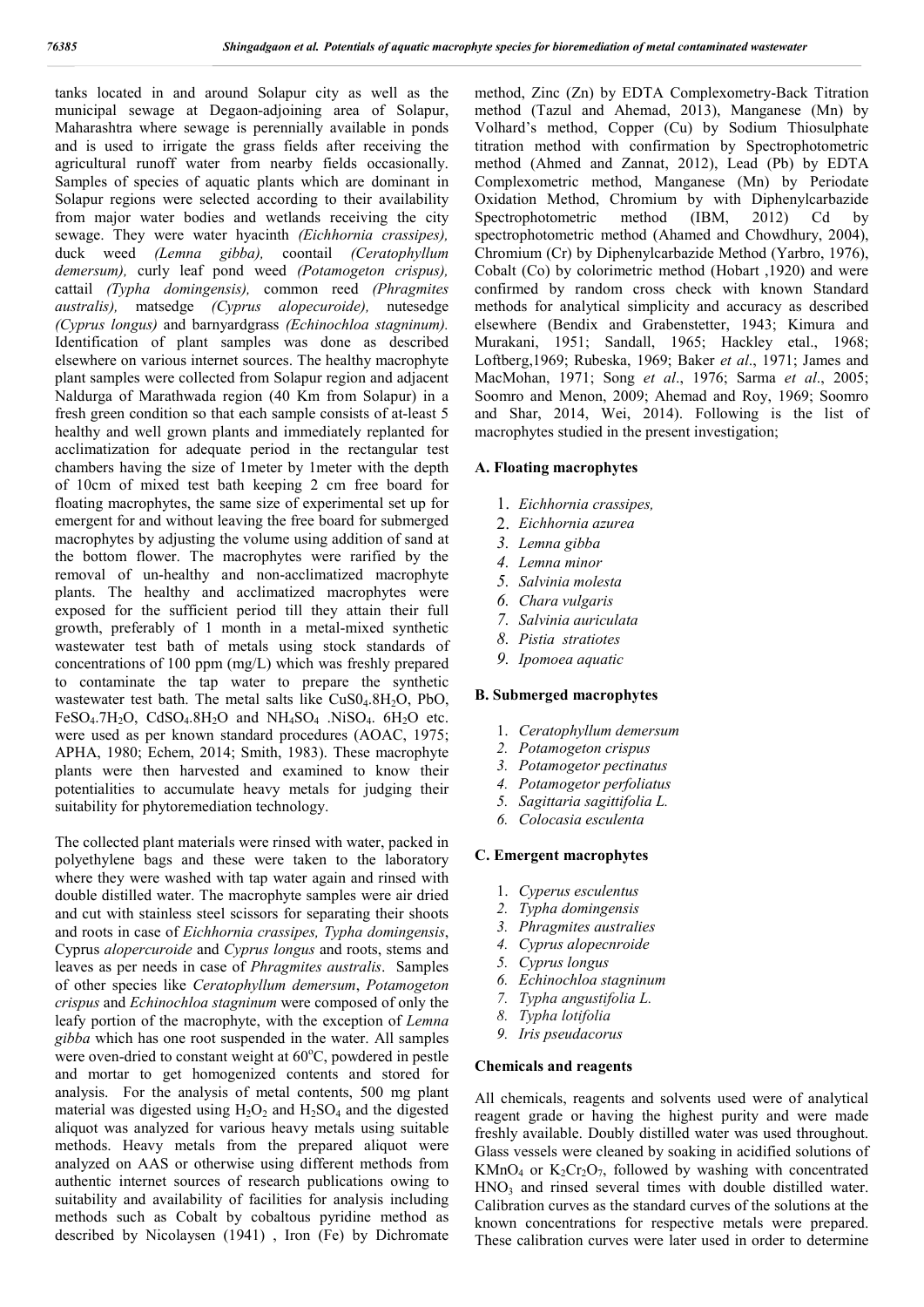the concentrations of the substance(s) of the unknown samples. The obtained calibration curves of heavy metals were used for the analysis of the concentration of the test samples.

## **EXPERIMENTAL RESULTS**

Many heavy metals reach to the toxic levels as their concentrations become bio-magnified through the food chains and food webs. This has attracted the attentions of many researchers and warranted a focus on developing the methods for removing these metallic pollutants from the environment. Phytoremediation of heavy metals is an eco-friendly and innovative method for removing these toxic metals from aquatic environment. This investigation has been conducted to know the capacity of aquatic plants to absorb Cd, Cr, Co, Cu, Fe, Ni, Pb and Zn using the Plant samples naturally grown in wetlands receiving water or sewage from Solapur city of western region in Maharashtra. These macrophyte species belong to various families, and are floating, submerged or emergent and are available in the Solapur region naturally.

As evidenced from vast published literature (Hinchman *et al*., 1995; Burken and Schnoor, 1996; Erdei *et al*., 2005; Bhattacharya *et al*., 2006), these plants have a relatively high ability to absorb these metals. Uptake of one of these metals by any plant is generally highly correlated with the uptake of the others. Roots tend to absorb more metals than stems, which in turn absorb more metals than shoot or stem and leaves is described in these referred literatures. Table 1 (A, B and C) shows the concentration of various heavy metals in aquatic plants collected from sewage ponds, marshlands and sewage irrigated fields near Solapur city. The different plants sampled were grouped into three groups, representing floating (Table 1A), submerged (Table 1B) and emergent (Table 1C) macrophyte species.

### **Phyto-absorption potentials of macrophytes**

Phyto-absorption is also referred as phytosequestration. Phytoextraction term includes phytoaccumulation, phytose questration, phytoabsorption, and phytomining with the use of

**Table 1. Heavy metal concentration in various species of aquatic plants**

**Table 1 A. Heavy metal concentration (µg/g) in Floating macrophyte species**

| Macrophyte                   | Heavy metal contents $(\mu g/g)$ in plant/plant parts |      |      |       |        |        |      |       |      |  |
|------------------------------|-------------------------------------------------------|------|------|-------|--------|--------|------|-------|------|--|
| Species and plant parts      | Cd                                                    | Cr   | Co   | Cu    | Fe     | Mn     | Ni   | Pb    | Zn   |  |
| Eichhornia crassipes (Roots) | 7.5                                                   | 27.5 | 38.6 | 18.4  | 1134.6 | 343    | 732  | 27.7  | 184  |  |
| (Shoots)                     | 1.2                                                   | 5.62 | 12.3 | 6.8   | 198.1  | 151    | 345  | 12.3  | 59   |  |
| Eichhornia azurea (Roots)    | 8.95                                                  | 11.9 | 2.98 | 14.4  | 421.3  | 876    | 7.96 | 6.33  | 212  |  |
| (Shoots)                     | 4.19                                                  | 5.45 | 0.93 | 11.25 | 127.6  | 794    | 5.34 | 2.91  | 94.4 |  |
| Lemna gibba                  |                                                       |      |      |       |        |        |      |       |      |  |
| (whole plant)                | 7.1                                                   | 9.1  | 1.1  | 6.7   | 235.2  | 143    | 550  | 21.6  | 103  |  |
| Lemna minor                  |                                                       |      |      |       |        |        |      |       |      |  |
| (whole plant)                | 0.19                                                  | 0.26 | 0.34 | 4.59  | 109.2  | 345    | 3.1  | 3.001 | 17.7 |  |
| Salvinia molesta             |                                                       |      |      |       |        |        |      |       |      |  |
| (Roots)                      | 0.24                                                  | 2.20 | 4.1  | 2.21  | 59     | 64.2   | 84.2 | 3.85  | 24.0 |  |
| (Shoots)                     | 0.11                                                  | 1.05 | 2.03 | 1.50  | 32     | 32.4   | 60.8 | 2.96  | 14.3 |  |
| Chara vulgaris               |                                                       |      |      |       |        |        |      |       |      |  |
| (whole plant)                | 0.14                                                  | 2.1  | 3.2  | 0.94  | 1.2    | 22.0   | 20.0 | 12.1  | 3.9  |  |
| Salvinia auriculata          |                                                       |      |      |       |        |        |      |       |      |  |
| (Roots)                      | 0.2                                                   | 22   | 17.4 | 10.2  | 1475.9 | 1256.1 | 4.09 | 23.6  | 128  |  |
| (Shoots)                     | 0.15                                                  | 6.9  | 2.41 | 7.9   | 710.3  | 139.4  | 2.98 | 4.13  | 47.9 |  |
| Pistia stratiotes            |                                                       |      |      |       |        |        |      |       |      |  |
| (Roots)                      | 23.9                                                  | 22.8 | 8.64 | 16.46 | 863.4  | 332.1  | 6.11 | 10.3  | 253  |  |
| (Shoots)                     | 12.7                                                  | 13.3 | 2.13 | 10.96 | 476.8  | 95.7   | 4.93 | 6.32  | 173  |  |
| Ipomoea aquatic              |                                                       |      |      |       |        |        |      |       |      |  |
| (Roots)                      | 12.6                                                  | 42.1 | 52.7 | 105   | 328.7  | 50.3   | 64.1 | 7.64  | 210  |  |
| (Shoots)                     | 6.4                                                   | 19.7 | 34.2 | 64.5  | 118.2  | 31.3   | 47.3 | 4.21  | 103  |  |
| (Leaves)                     | 7.8                                                   | 31.6 | 41.6 | 84.3  | 217.3  | 42.3   | 52.1 | 6.19  | 165  |  |

Shoots are the total of aerial parts with stem & leaves, except specially mentioned

| Macrophyte                 | Heavy metal contents $(\mu g/g)$ in plant/plant parts |       |       |       |        |       |       |       |       |
|----------------------------|-------------------------------------------------------|-------|-------|-------|--------|-------|-------|-------|-------|
| Species and plant parts    | C <sub>d</sub>                                        | Cr    | Co    | Cu    | Fe     | Mn    | Ni    | Pb    | Zn    |
| Cerartophyllum demersum    |                                                       |       |       |       |        |       |       |       |       |
| (Whole plant)              | 6.0                                                   | 34    | 8.0   | 16.5  | 1060   | 902   | 600   | 18    | 184.0 |
| Potamogeton crispus        |                                                       |       |       |       |        |       |       |       |       |
| (Roots)                    | 0.42                                                  | 64.8  | 9.3   | 3.09  | 1255   | 145   | 354   | 13.27 | 41.01 |
| (Shoots)                   | 0.09                                                  | 23.7  | 5,4   | 2.33  | 853    | 96    | 135   | 4.63  | 2.41  |
| Potamogetor pectinatus     |                                                       |       |       |       |        |       |       |       |       |
| (Roots)                    | 1.23                                                  | 4.4   | 8.4   | 18.53 | 123    | 23.21 | 41.93 | 19.34 | 174   |
| (Shoots)                   | 0.62                                                  | 2.7   | 3.6   | 4.54  | 86     | 5.49  | 9.51  | 6.42  | 26.7  |
| Potamogetor perfoliatus    |                                                       |       |       |       |        |       |       |       |       |
| (Roots)                    | 2.97                                                  | 3.12  | 8.32  | 16.22 | 56.2   | 368   | 28.05 | 15.24 | 394   |
| (Shoots)                   | 1.33                                                  | 1.44  | 5.22  | 7.23  | 22.6   | 137   | 7.52  | 5.35  | 142   |
| Sagittaria sagittifolia L. |                                                       |       |       |       |        |       |       |       |       |
| (Roots)                    | 18.53                                                 | 16.32 | 17.26 | 15.41 | 560    | 194   | 72.4  | 59.36 | 312   |
| (Shoots)                   | 4.94                                                  | 8.15  | 9.75  | 11.12 | 322    | 123   | 42.5  | 27.12 | 145   |
| Colocasia esculenta        |                                                       |       |       |       |        |       |       |       |       |
| (Roots)                    | 33.2                                                  | 63.2  | 97.4  | 92.6  | 1196.5 | 297   | 67.2  | 11.03 | 203   |
| (Shoots)                   | 21.4                                                  | 42.6  | 72.6  | 63.2  | 733.2  | 185   | 44.5  | 6.96  | 127   |

Shoots are the total of aerial parts with stem & leaves, except specially mentioned.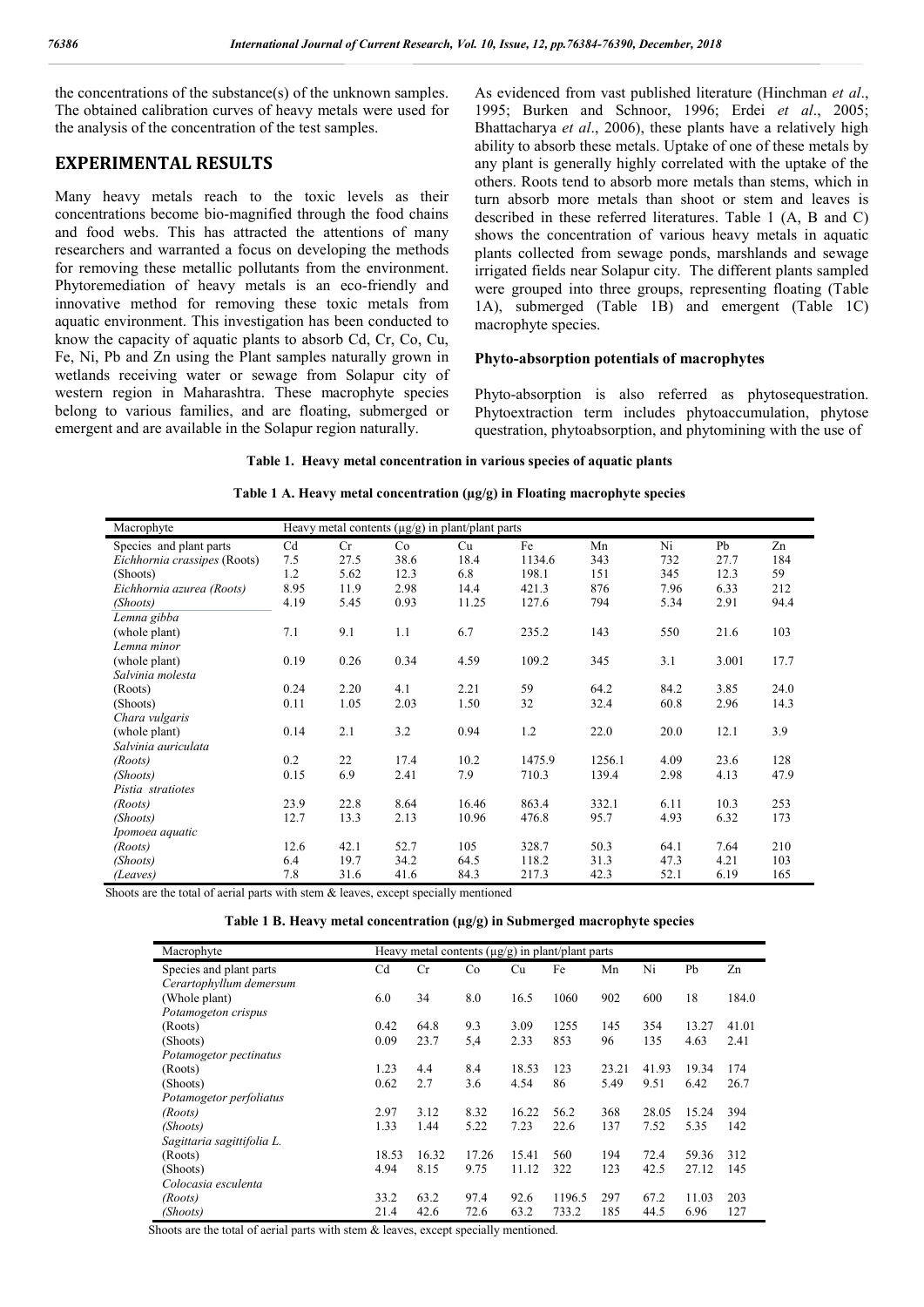| Macrophyte            | Heavy metal contents $(\mu g/g)$ in plant/plant parts |       |       |      |      |      |      |         |                |
|-----------------------|-------------------------------------------------------|-------|-------|------|------|------|------|---------|----------------|
| Species and parts     | Cd                                                    | Cr    | Co    | Cu   | Fe   | Mn   | Ni   | Pb      | Zn             |
| Cyperus esculentus    |                                                       |       |       |      |      |      |      |         |                |
| (Roots)               | 66                                                    | 524   | 637   | 157  | 2396 | 344  | 122  | 347     | 99             |
| (Shoots)              | 53                                                    | 69    | 183   | 120  | 1738 | 196  | 76   | 59      | 54             |
| (Leaves)              | 38                                                    | 32    | 91    | 88.5 | 1134 | 171  | 46   | 23      | 31             |
| Typha domingensis     |                                                       |       |       |      |      |      |      |         |                |
| (Roots)               | 5.21                                                  | 41.7  | 13.5  | 138  | 7891 | 243  | 548  | 14.3    | 236            |
| (Leaves)              | 2.86                                                  | 16.4  | 4.27  | 19.5 | 2211 | 136  | 353  | 7.28    | 92             |
| Phragmites australies |                                                       |       |       |      |      |      |      |         |                |
| (Roots)               | 8.5                                                   | 52    | 19.5  | 32.1 | 1272 | 2346 | 401  | 14.5    | 252            |
| (Shoots)              | 2.9                                                   | 6.5   | 1.78  | 8.89 | 359  | 154  | 131  | 6.22    | 99.7           |
| (Leaves)              | 2.5                                                   | 22.4  | 0.61  | 5.14 | 721  | 107  | 61   | 4.08    | 82.7           |
| Cyprus alopecnroide   |                                                       |       |       |      |      |      |      |         |                |
| (Roots)               | 2.81                                                  | 8.11  | N.DN. | 16.1 | 2562 | 65   | 48.0 | 12.0800 | 143.0          |
| (Shoots)              | 1.42                                                  | 1.43  | D     | 5.33 | 832  | 39   | 19.8 | 61.23   | 47.5           |
| (Leaves)              | 1.52                                                  | 3.12  | N.D   | 8.23 | 1346 | 53   | 25.9 |         | 63.2           |
| Cyprus longus         |                                                       |       |       |      |      |      |      |         |                |
| (Roots)               | 7.51                                                  | 52.5  | 14.04 | 24.6 | 1105 | 189  | 87   | 22.7    | 137            |
| (Leaves)              | 4.13                                                  | 11.66 | 3.13  | 14.4 | 885  | 134  | 36   | 12.9    | 34             |
| Echinochloa stagninum |                                                       |       |       |      |      |      |      |         |                |
| (Whole Plant)         | 6.7                                                   | 77.5  | 1.15  | 27.5 | 2125 | 49.5 | 387  | 23.14   | 231            |
| Typha angustifolia L. |                                                       |       |       |      |      |      |      |         |                |
| (Roots)               | 6.2                                                   | 8.6   | 15.7  | 24.8 | 9989 | 1332 | 153  | 14.75   | 141            |
| (Shoots)              | <b>BDL</b>                                            | 2.1   | 9.3   | 6.1  | 1475 | 921  | 94   | 6.3     | 61             |
| (Leaves)              | 3.3                                                   | 3.8   | 11.8  | 12.3 | 1686 | 1174 | 123  | 11.61   | 14             |
| Typha lotifolia       |                                                       |       |       |      |      |      |      |         |                |
| (Roots)               | 6.2                                                   | 8.4   | 3.12  | 24   | 42.5 | 194  | 26.2 | 19.3    | 81             |
| (Shoots)              | 3.7                                                   | 5.1   | 2.0   | 4.3  | 16.3 | 83.3 | 7.4  | 5.2     | 14             |
| Iris pseudacorus      |                                                       |       |       |      |      |      |      |         |                |
| (Roots)               | 2.2                                                   | 3.2   | 22.1  | 36.4 | 7964 | 643  | 164  | 21.7    | 12             |
| (Shoots)              | 0.9                                                   | 1.1   | 14.2  | 17.9 | 732  | 313  | 91   | 12.7    | $\overline{c}$ |

**Table 1 C. Heavy metal concentration (µg/g) in Emergent macrophyte species**

BDL= Below Detectable Limit, N.D.=Not Detected. Shoots are the total of aerial parts with stem & leaves, except specially mentioned.

certain plants to transport metals and heavy metals from the media like soil and concentrate them in the different parts of the plants like into the roots and aboveground shoots. One or a suitable combination of these plants can be selected and planted at a heavy metal polluted site based on the type of metals present and other site-specific conditions. After the plants have been allowed to grow for several weeks or months, they are harvested and either incinerated or recycled just like metal ore. Phytoextraction for the contaminated sites can be preferred for remediating the site contaminated with metals like e.g., Ag, Cd, Co, Cr, Cu, Hg, Mn, No, Ni, Pb, and Zn), metalloids like As and Se, radionuclides  $90$ Sr,  $137$ Cs,  $234$ U, and  $^{238}$ U, and also to the nonmetals like B for which the knowledge of phyto-absorption capacities of aquatic plants plays very crucial role. Therefore, to know the natural potential of heavy metal absorption in aquatic macrophytes, the present investigation was carried out so as to use them in phytoremediation technique for the treatment of sewage, trade effluents and industrial waste waters. In the present investigation, the macrophytes are studied for such screening which showed varied phyto-absorption potentials for various metals when exposed to the mixed synthetic bath.

**Cadmium phyto-absorption:** Phyto-absorption of cadmium (Cd) was highest (23.9 µg/g) in the roots of Pista stratiotes, followed by Ipomoea aquatic roots (12.6 µg/g) and *Eichhornia azurea* roots (8.95  $\mu$ g/g). It was lowest (0.11  $\mu$ g/g) in the shoots of *Salvinia molesta* among the floating macrophytes*.* The maximum content of cadmium in submerged macrophyte species was recorded in the roots of *Colocasia esculenta* (33.2 µg/g) followed by roots of *Sagittara sagittifolia* (18.53 µg/g) and lowest in the shoots of *Potamogetor pectinatus* (0.09 µg/g). It was highest (66 µg/g) in the roots of *Cyperus esculentus* followed by its shoots  $(53 \mu g/g)$  and leaves  $(38 \mu g/g)$ µg/g) and lowest in the shoots of *Iris pseudacorus* (0.9 µg/g)

among the emergent macrophytes. The cadmium content in *Typha angustifolia* was below detection limit.

**Chromium phyto-absorption:** The chromium (Cr) content absorbed was highest (524 µg/g) in the roots of emergent macrophyte *Cyperous esculentus L.*, followed by 77.5 µg/g and 64.8 µg/g in the roots of *Echinochloa stagninum* (emergent) and *Potamogeton pectunatus* (submerged) respectively. Chromium in *Ipomoea aquatic* roots was 42.1 µg/g followed by its leaves (31.6 µg/g) and was lowest absorbed in the *Lemna minor* (0.26 µg/g) as observed in its whole plant analysis among the floating macrophyte species. The highest bioaccumulation of chromium was noticed in the roots of *Potamogeton crispus* (64.8 µg/g) followed by roots of *Colocasia esculentus* (63.2 µg/g) and minimum level was 2.7 µg/g in the shoots of *Potamogetor pectinatus* among the submerged macrophyte species. *Cyperus esculentus* roots absorbed 524  $\mu$ g/g of chromium followed by its shoots (69  $\mu$ g/g) indicated it as best macrophyte for Cr absorption and lowest absorption was noticed in the shoots of *Iris pseudacorus* (1.1 µg/g) among the emergent macrophyte species.

**Cobalt Phyto-absorption:** The cobalt (Co) content absorbed in the roots of *Ipomoea aquatic* was highest (42.1 µg/g) followed by its leaves  $(31.6 \text{ µg/g})$  and lowest in the whole plant of *Lemna minor* (0.26 µg/g) among the floating macrophytes. Cobalt phyto-absorption observed was 97.4 µg/g in the roots of *Colocasia esculenta* which was highest. It was followed by 72.6  $\mu$ g/g in the shoots of same plant and minimum phyto-absorption was in the shoots of *Potamogetor pectinatus* (3.6 µg/g) among the submerged macrophytes. The *Cyperus esculentus* showed highest phyto-absorption of cobalt  $(637 \mu g/g)$  in its roots followed by the shoots of same plant species (183 µg/g) and minimum level of cobalt was recorded in the shoots of *Phragmites australies* (0.61 µg/g) among the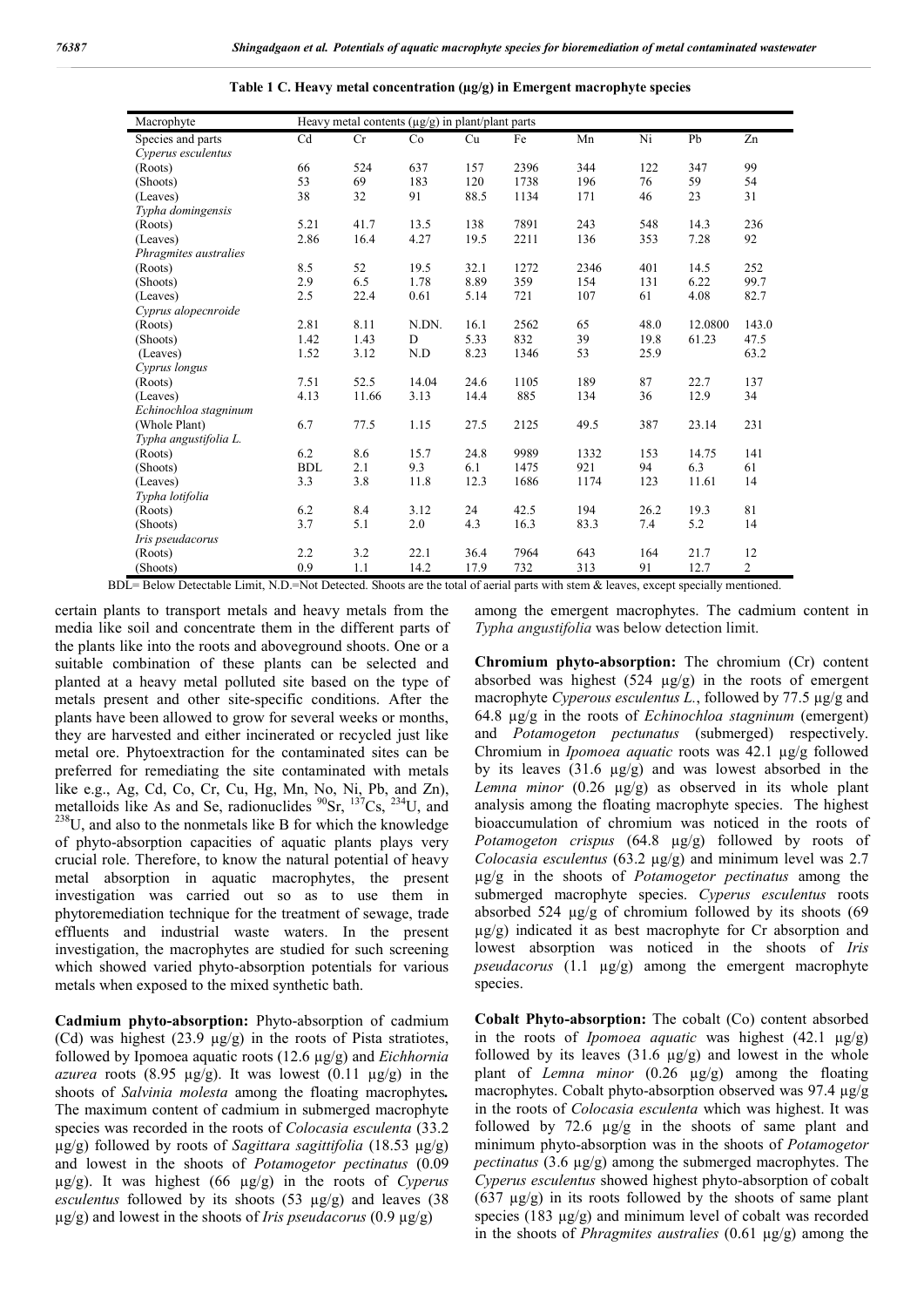emergent macrophyte species tested. The cobalt content in *Cyprus alopecnroide* was not detected.

**Copper Phyto-absorption:** The highest copper (Cu) content was observed in the roots of *Ipomoea aquatic* (105 µg/g) which was followed by its shoots (64.5  $\mu$ g/g) and leaves (84.3  $\mu$ g/g) of the same macrophyte species and minimum phytoabsorption was in *Chara vulgaris* (0.94 µg/g) among the floating macrophytes. The roots and shoots of *Colocasia esculenta* showed phyto-absorption level of 92.6 µg/g and 63.2 µg/g respectively which was followed by the roots of *Potamogetor pectinatus* (18.53 µg/g) and minimum copper was absorbed in the shoots of *Potamogeton crispus* (2.33 µg/g) among the submerged macrophyte species. About 157 µg/g of copper was absorbed in the roots of *Cyperus esculentus* followed by 138  $\mu$ g/g of copper absorption in the roots of *Typha domingensis* among the emergent macrophyte species with the minimum phyto-absorption of 4.3  $\mu$ g/g in the shoots of *Typha lotifolia*.

**Ferrous Phyto-absorption:** The iron (Fe) content was found more absorbed in almost all plants studied as compared to the other metals. The highest level of phyto-absorption and accumulation was 328.7 µg/g in the roots of *Ipomoea aquatic*, which was highest among the metals it absorbed. It was 1475.9 µg/g in the roots of *Salvinia auriculata* and 1134.6 µg/g in the roots of *Eichhornia crassipes* with the lowest level of 1.2 µg/g in the whole plant of *Chara vulgaris* in the category of floating macrophytes studied. The *Cerartophyllum demersum* (whole plant) showed the absorption level of about11965µg/g followed by 1060 µg/g in the roots of *Colocasia esculenta* and minimum level of 22.6 µg/g in the shoots of *Potamogetor pectinatus* in the group of submerged macrophytes studied. The emergent macrophyte *Phragmites australies* absorbed 1272 µg/g in the roots, followed by the roots of *Cyprus longus* (1105 µg/g) and highest in the roots of *Typha angustifolia* (9989 µg/g). The macrophyte *Cyperus esculentus* showed the phyto-absorption level of 2396 µg/g in its roots, 1738 µg/g in the shoots and 1134 µg/g in its leaves. The minimum level of absorption of 16.3 µg/g was noticed in *Typha lotifolia* shoots.

**Manganese Phyto-absorption:** The phyto-absorption of manganese (Mn) was highest in the roots of *Savinia molesta* was 1256.1 µg/g followed by the absorption in *Eichhornia azurea* (876 µg/g) and it was absorbed up to 343 µg/g in *Eichhornia crassipes* and minimum of it was 22 µg/g observed in the whole plant of *Chara vulgaris* in the category of floating macrophytes. The manganese content was highest in the whole plant of *Cerartophyllum demersum* (902 µg/g) followed by the roots of *Potamogetor perfoliatus* (368 µg/g) and minimum of 5.49 µg/g in the shoots of *Potamogetor pectinatus* macrophyte species in the category of submerged macrophytes. The highest level of manganese in the roots of *Phragmites australies* (2346 µg/g) was followed with the roots of roots of *Typha angustifolia* (1332 µg/g) and the level of manganese was minimum in the whole plant of *Echinochloa stagninum* (49.5  $\mu$ g/g) among the emergent macrophyte species.

**Nickel Phyto-absorption:** The macrophyte *Eichhornia crassipes* was capable to absorb 732 µg/g of nickel (Ni) in its roots and 345 µg/g in its shoots which was followed by the whole plant of *Limna gibba* (550 µg/g) and least level of 2.98 was noticed in shoots of *Salvinia auriculata* species of macrophyte among the group of floating macrophytes. Upto

600 µg/g of nickel was noticed in the whole plant of *Certophyllum demersum* followed by 354 µg/g in the roots of *Potamogeton crispus* roots and minimum level of 7.52 µg/g was observed in the shoots of *Potamogetor perfoliatus* macrophyte in the group of submerged macrophyte species tested. The nickel content was highest (548 µg/g) in the roots of *Typha domingensis* followed by 401 µg/g in the roots of *Phragmites australies* and 387 µg/g in the whole plant of *Echinochloa stagninum*. The minimum level of nickel was 7.4 µg/g in *Typha lotifolia* macrophyte in the group of emergent species.

**Lead Phyto-absorption:** Lead (Pb) phyto-absorption was highest (27.7 µg/g) in the roots of *Eichhornia crassipes* followed by roots of *Salvinia auriculata* (23.6 µg/g) and minimum level  $(2.91 \text{ µg/g})$  was noticed in the shoots of *Eichhornia azurea* in the floating macrophyte species. The level of lead absorption was maximum (59.36 µg/g) in the roots of *Sagitara sagittifolia* followed by the level in the whole plant of *Ceratophyllum demersum* (18 µg/g) and minimum (7.52 µg/g) in *Potamogetor perfoliatus* among the submerged macrophyte species. Lead concentration was 347 µg/g in the roots of *Cyperus esculentus* which is comparatively highest and is followed by its shoots (59  $\mu$ g/g) and (23.14  $\mu$ g/g) in the whole plant of *Echinochloa stagninum*. The minimum phytoabsorption was 0.06 µg/g in the leaves of *Cyprus alopecnroide* in the category of emergent macrophytes.

**Zinc Phyto-absorption:** Phyto-absorption of zinc (Zn) was highest (253 µg/g) in the roots of *Pistia stratiotes* followed by the roots of *Eichhornia azurea* (212 µg/g) and *Ipomoea aquatic* (210 µg/g) and least (3.9 µg/g) in *Chara vulgaris* whole plant among the all floating macrophytes studied. Phyto-absorption of 394  $\mu$ g/g was recorded in the roots of *Potamogetor perfoliatus* followed by 312  $\mu$ g/g in the roots of *Sagitara sagittifolia* and it was minimum (2.41 µg/g) in *Potamogeton crispus* macrophyte in the group of submerged macrophytes. The highest phyto-absorption of 252 µg/g was noticed in *Phragmites australies* followed by 231 µg/g in the whole plant of *Echinochloa stagninum* macrophyte and least (2 µg/g) phyto-absorption was in the shoots of *Iris pseudacorus* species in the group of emergent macrophyte species.

# **DISCUSSION**

The present studies on metal absorption potential of plants carried out would help in the selection of the suitable aquatic plants for absorption of specific heavy metals from polluted water by phytoremediation process using constructed wetlands. Through the analysis of metal concentration in aquatic plants, the scrutiny for the proper selection of plants can be done for phytoremediation. The high concentration of heavy metals in aquatic plants indicates that such species could accumulate high level of metals and may be preferred for remediation and eco-restoration of water bodies, even when the concentration of metal in the water is not particularly high. We still lack in a full understanding of the mechanisms, forms and pathways by which these aquatic plants absorb and accumulate heavy metals in their various parts. The capacity of aquatic plants to absorb heavy metals, the mechanisms by which such uptake occurs, and the effects of heavy metal accumulation in various parts of aquatic plants may be different from the capacity, mechanisms, and effects in non-aquatic plants. Similar studies have been reported by various researchers on heavy metal removal potentials as well as pollutant reduction potentials.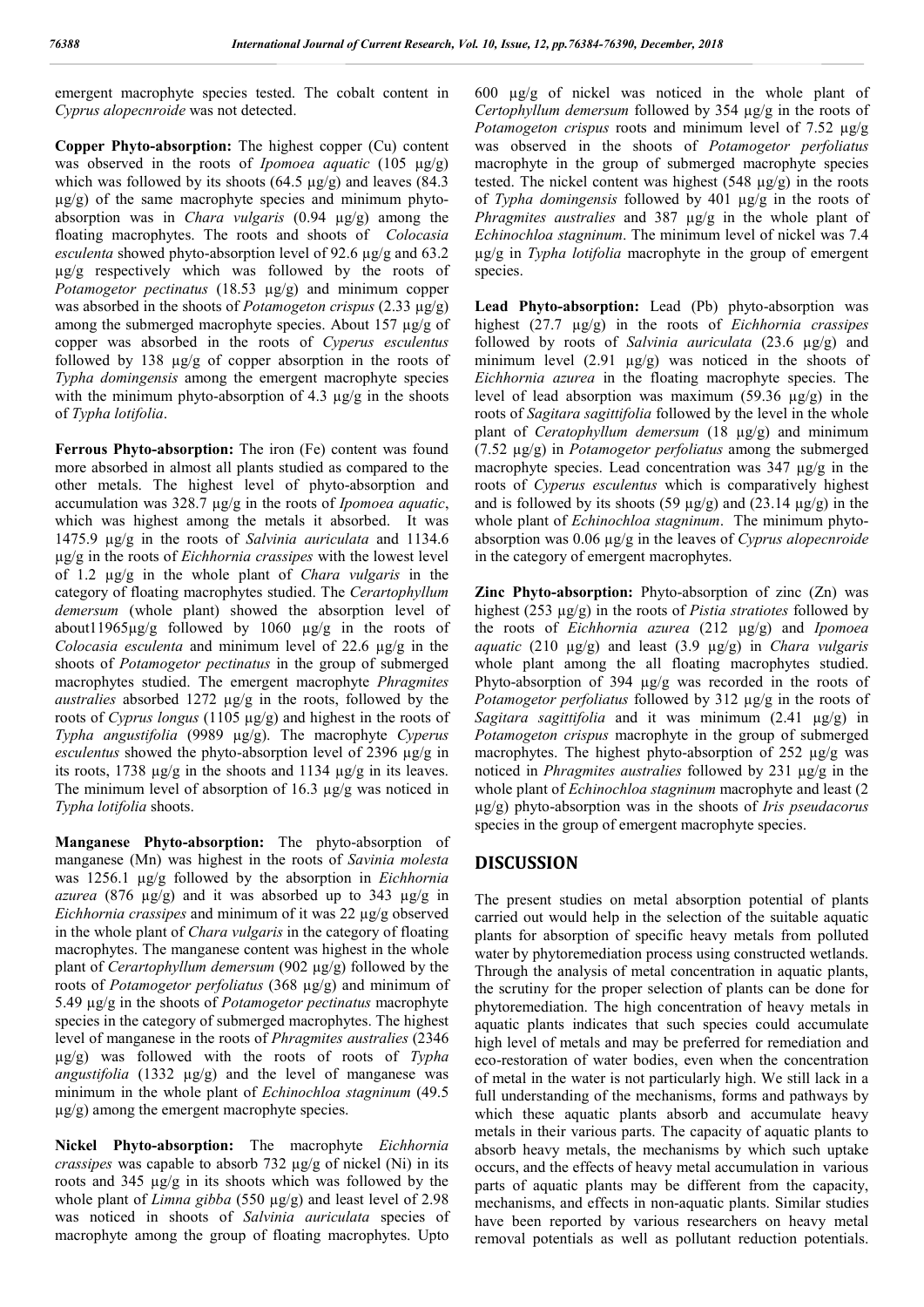Costa and Henry (2010) conducted studies to determine the phosphorus, nitrogen, and carbon contents of aquatic macrophyte species during two periods of the year in the landwater transition zone of three lakes lateral to the Paranapanema River (Sao Paulo) and observed that the highest phosphorus and nitrogen concentrations during the dry period were observed for Cyperus esculentus L. Similar carbon contents were found for both Cyperus. esculentus and Eichhornia azurea but not similar trend of change in phosphorus and nitrogen. During the rainy period, Cyperus esculentus and E. azurea had the highest nitrogen concentration. All the aquatic macrophyte species presented similar carbon contents, but varied reductions in phosphorus and nitrogen. The highest phosphorus concentration was in that of Cyperus esculentus.

Lee and others (1976) conducted hydrophonic studies on heavy metal uptake by selected marsh plant species and concluded that C. esculentus is one of the suitable macrophytes which have more potential for heavy metal uptake than the other species. C esculentus is recommended due to its ability to take up and accumulate heavy metals such as zinc, cadmium, nickel, and mercury from dredged material under varying laboratory and field conditions. Comparison of the two floating species i.e. *Eichhornia crassipes* and *Lemna gibba*  indicated that the concentration of all heavy metals were higher in *Eichhornia crassipes* than in *Lemna gibba*. *Eichhornia crassipes*. As for the two submerged species i.e. *Ceratophylum demersum* and *Potamogeton crispus,* the comparison between them showed that the concentration of Mn and Co in *Ceratophyllum demersum* was much higher than that in *Potamogeton crispus*. On the other hand, *Potamogeton crispus* accumulated higher amount of Fe, Cu, Cr and Pb than did the *Ceratophyllum demersum*. The two species however, were almost equally effective in removing Zn, Cd, and Ni from the metal polluted synthetic bath wastewater. A glance at the table also showed that the five emergent species i.e. *Typha domingensis, Phragmites australies*, *Cyprus alopecuroid*, *Cyprus longus*, and *Echinochloa stagninum* contained considerable amounts of Fe, Zn, Co, Cd and Pb, In the contrast, *Phragmites australies* accumulated the highest amount of Mn, *Typha domingensis* the highest amount of Cu, while *Echinochloa stagninum* was the most effective in accumulating Ni.

## **Conclusion**

The overall studies conducted reveal that the phyto-absorption of metals in aquatic macrophytes is species specific and plantpart specific. Therefore, for the removal of specific metal or metals, specific plant or plants having high absorption potential are scrutinized. It is concluded that using the suitable species of floating, submerged or emergent macrophytes which have high potential of phyto-absorption are preferable for the treatment of metal polluted wastewaters. The macrophytes having high absorption capacities can be employed for efficient treatment in the suitable wetland systems.

## **REFERENCES**

- AOAC (Association of Official Analytical Chemists), Official Methods Of Analysis, 1975, 12th ed., William Hormitz, pp  $9 - 12.$
- APHA, Standard methods for the examination of water and wastewater, 1980. 15th Edition, American Public Health

Association-American Water Works Association, Water Pollution Control Federation, Washington, D.C.

- Baker JM, Teggins JE, Hoffman JW. A Colorimetric Method for the Determination of Trace Copper Concentrations in Water. J. Am. Water Resour. As. 1971; 7(6): 1246-1249.
- Bendix GH, Grabenstetter D. A Dithizone Method for the Rapid Determination of Copper. *Ind.Eng. Chem. Anal.Ed.* 1943; 15910): 649-652.
- Bhattacharya, T., D. K. Banerjee, and B. Gopal, "Heavy metal uptake by *Scirpus littoralis* Schrad. from fly ash dosed and metal spiked soils," *Environmental Monitoring and Assessment*, vol. 121, no. 1-3, pp. 363–380, 2006.
- Bieby Voijant Tangahu, Siti Rozaimah Sheikh Abdullah, Hassan Basri, Mushrifah Idris, Nurina Anuar and Muhammad Mukhlisin, A Review on heavy metals (As, Pb and Hg) uptake by plants through phytoremediation, International journal of Chemical engineering, pp. 1-31, 2011.
- Bolduan, BR, Van Eeckhout CV, Quade HW, Gannon, JE, 1994. *Potamogeton crispus* – the other invader. Lake and Reservoir Management, 10(2):113-125.
- Burken J. G. and J. L. Schnoor, "Phytoremediation: plant uptake of atrazine and role of root exudates," *Journal of Environmental Engineering*, vol. 122, no. 11, pp. 958–963, 1996.
- Charles R Lee Thomas C Sturgis, Mary C. Landin, 1976, A hydroponic study of heavy metal uptake by selected marsh plant species, Transmittal of Technical Report D-76-.5, by Clemson University for U. S. Army Engineer Waterways Experiment Station Area of Work Unit Runners Environmental Effects Laboratory, Vicksburg, Miss. 39180
- Chong Kian Wei, Determination of heavy metals in water samples using sodium Sulfide precipitation and inorganic coagulation followed by FAAS detection, The Experiment, 2014. Vol. 28(1). 1888-1895. Available at 2014., Vol. 28(1), 1888-1895. Available at www.experimentjournal.com
- Costa Mara Lucia Rodrigues and Raoul Henry, Phosphorus, nitrogen, and carbon contents of macrophytes in lakes lateral to a tropical river (Paranapanema River, São Paulo, Brazil), Acta Limnologica Brasiliensia, 2010, vol. 22, no. 2, p. 122-132.
- Echem Ogbonda G., Determination of the levels of heavy metal (Cu, Fe, Ni, Pb and Cd) up take of pumpkin (Telfairia occidentalis) leaves cultivated on contaminated soil, J. Appl. Sci. Environ. Manage. March 2014 Vol. 18 (1) 71-77, also its full-text Available Online at www.ajol.info and www.bioline.org.br/ja
- Erdei, L., G. Mezosi,ˆ I. Mecs,´ I. Vass, F. Foglein,ˆ and L. Bulik, "Phytoremediation as a program for decontamination of heavy-metal polluted environment," in *Proceedings of the 8th Hungarian Congress on Plant Physiology and the 6th Hungarian Conference on Photosynthesis*, 2005.
- Fu D, Yuan D. Spectrophotometric Determination of Trace Copper in Water Samples with Thiomichlersketone. Spectrochim. Acta A 2007; 66(2): 434-437.
- Gul Afshan Soomro, and Ghulam Abbas Shar, A Simple Spectrophotometric Method for the Determination of Cadmium (II) using 1-(2-pyridylazo)-2-naphthol in Micellar Aqueous Solution of CTAB, Ultra Chemistry Vol. 10(2), 95-104 (2014). Available at www.journalofchemistry.org
- Hackley BM, SmithJC, HalstedjA, A simplified method for plasma zinc determination by atomic absorption spectrophotometry. Clin Chem, 14:1-5, 1968.